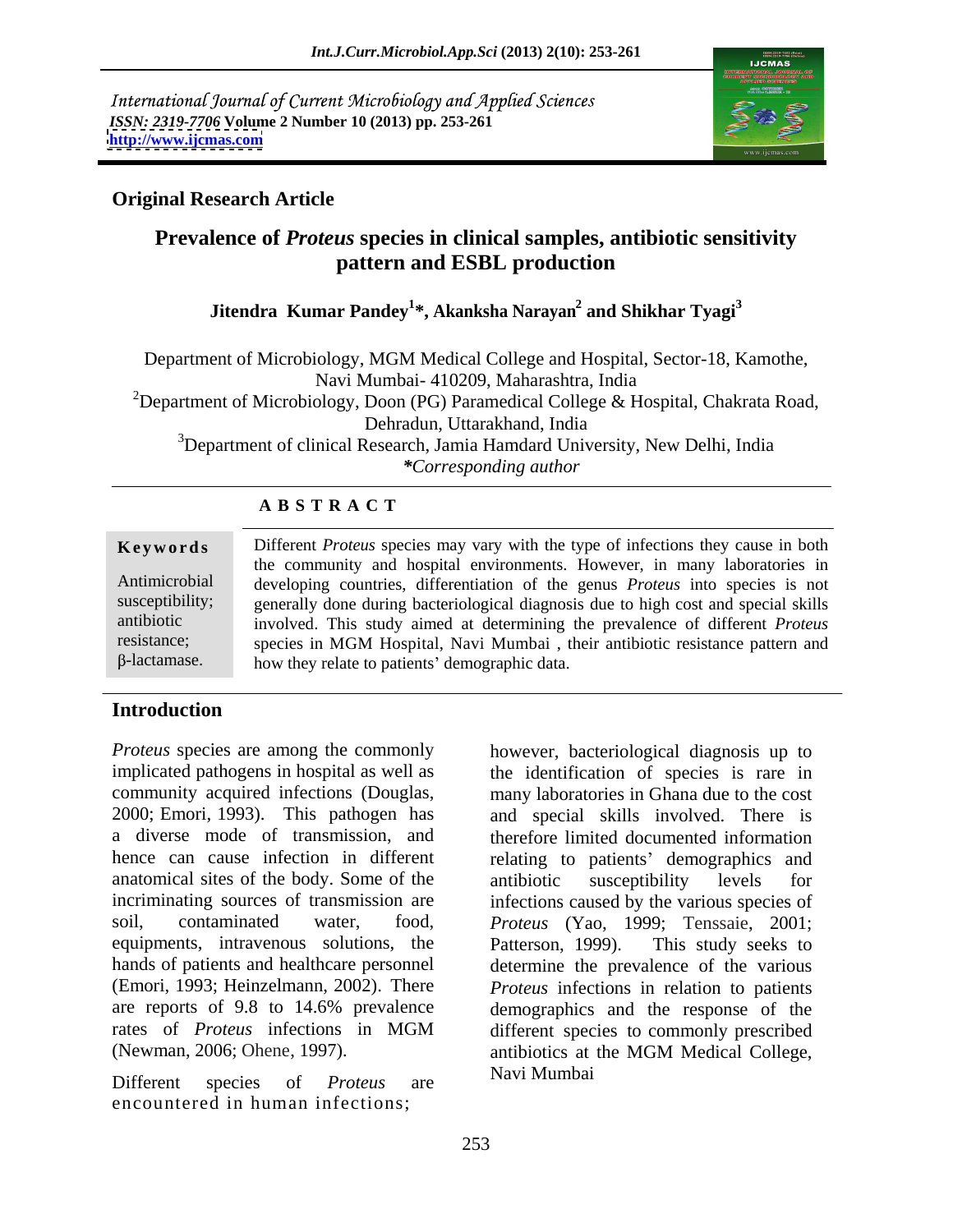Different clinical samples such as urine, aspirates (of joint fluid, pleural fluid, ascitic fluid and pus) collected from 4995 patients suspected of bacterial infection at age, sex, in-patient and out- patient status) of the patients was recorded prior to density of these suspensions was

The clinical samples collected were aseptically inoculated on plates of Blood Deficient (CLED) agar and MacConkey agar (Oxoid Cambridge, UK) and recorded. Suspected *Proteus* colonies were isolated and identified through biochemical tests according to Barrow and Felthan: [Barrow, 2003] based on whether they were positive for nitrate for Clinical Laboratory Standards reduction; H<sub>2</sub>S gas production; methyl-red (NCCLS). and urease reactions; and negative for lactose fermentation. Indole production <br> **B-Lactamase Production Test** differentiated P. vulgaris isolates from the<br>
other species: P mirabilis and P penneri<br>
Extended spectrum Beta lactamases other species; P.mirabilis and P.penneri<br>were identified by maltose (ESBLs) are plasmid mediated beta were identified by maltose (ESBLs) are plasmid mediated beta<br>fermentation and ornithine lactamases capable of hydrolyzing fermentation and ornithine lactamases capable of hydrolyzing decarboxylase production. P. vulgaris cephalosporins and monobactams (NCTC 4175) and P. mirabilis (NCTC 8309) were the reference strains employed.

# **Antimicrobial susceptibility test**

Modified Kirby-Bauer disk diffusion method (Cheesebrough, 2000) was used to

**Materials and Methods** test the susceptibility of the *Proteus* **Isolation site** (obtained from BDH London, UK): purulent material from wounds or  $\mu$ g) ceftriaxone (30  $\mu$ g) cefotaxime (30 abscesses, ear swabs, sputum, blood or  $\mu$ g), gentamicin (10  $\mu$ g), amikacin (10  $\mu$ g) MGM were cultured to isolate the  $\frac{1}{2}$  and colonies from the plate were organisms. Demographic data (such as transferred with inoculating loop into 3 ml sample collection. The adjusted to 0.5 McFarland standards. **Cultivation and Identification** (Oxoid Cambridge, UK) plate was evenly agar, Cystine-Lactose-Electrolyte-<br>the test tube to remove excess fluid. The incubated at  $37\text{ }^{\circ}$  C for  $24\text{ }$ h. The across the surface. By means of Disc morphological characteristics of the Dispenser (Oxoid Cambridge, UK), the colonies including size, shape, colour, antibiotic discs were applied to the surface pigmentation and haemolytic nature were of the inoculated agar and the plates were isolates to different antimicrobial agents ampicillin (10 µg), tetracycline (30 µg), chloramphenicol(30 µg), cefuroxime (30 µg), ceftriaxone (30 µg), cefotaxime (30 and co-trimoxazole (25 µg). The inocula were prepared by growing the various *Proteus* species on separate agar plates and colonies from the plate were of normal saline in a test tube. The density of these suspensions was The surface of Muller-Hinton agar inoculated with the organisms using a sterile swab. The swab was dipped into the suspension and pressed against the side of wet swab was then used to inoculate the Muller-Hinton agar by evenly streaking across the surface. By means of Disc incubated overnight at  $37 \, \text{°C}$ . The <sup>O</sup>C. The diameter of zone of growth-inhibition observed was measured and compared to the chart provided by National Committee for Clinical Laboratory Standards (NCCLS).

# **-Lactamase Production Test**

Extended spectrum Beta lactamases (ESBLs) are plasmid mediated beta lactamases capable of hydrolyzing cephalosporins and monobactams (aztreonam) but are inhibited by beta lactamase inhibitors.

# **Screening Tests**

The isolate is a potential ESBL producer if the Zone of inhibition around the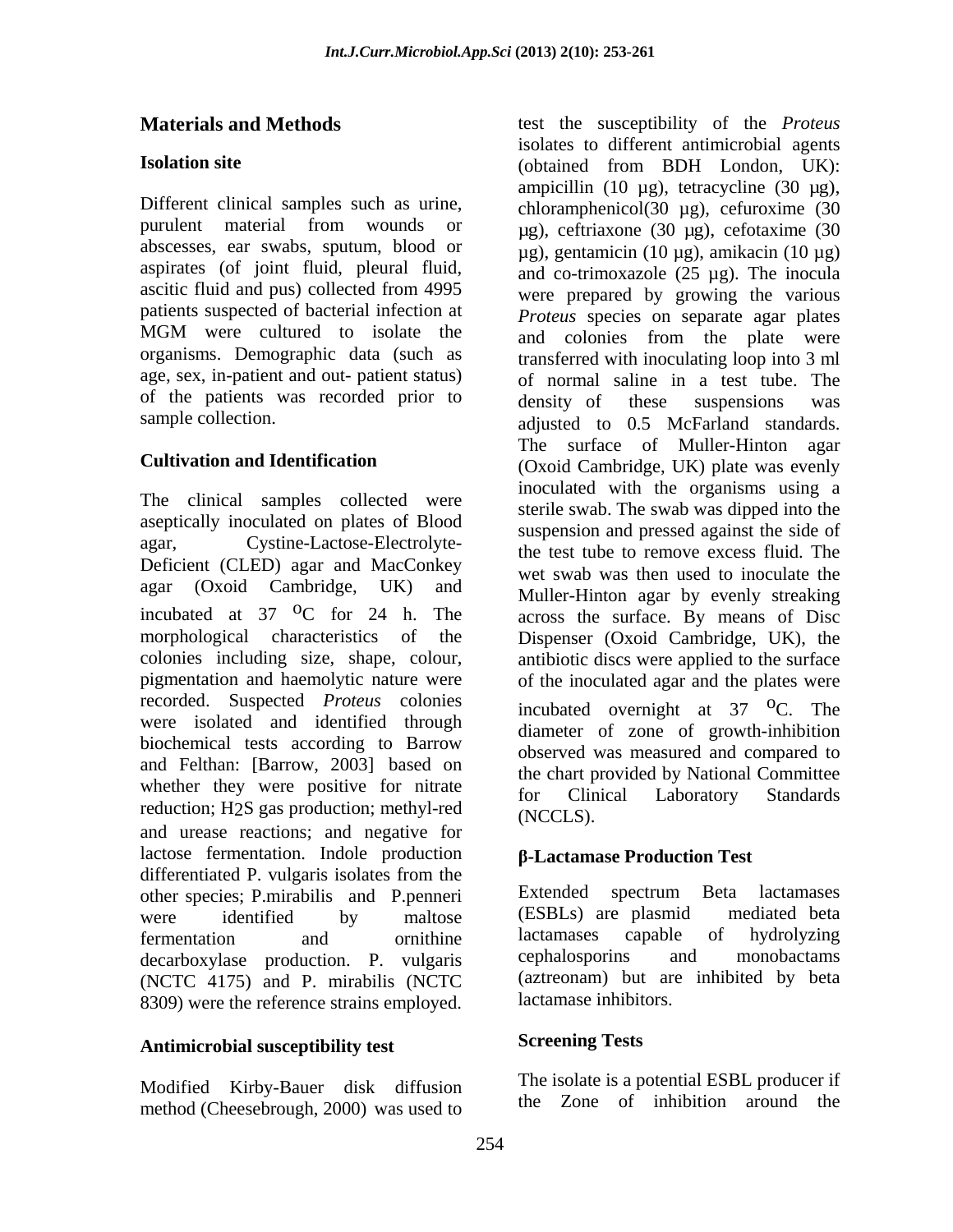Ceftazidime  $(30\mu g) \le 22\mu m$   $P_{\text{rotays}$  are isolated Ceftriaxone  $(30\mu g) \le 25$  mm  $Cefotaxime (30\mu g) \leq 27\,\text{mm}$ 

## **Disc Approximation Test**

Using Amoxyclav (Ac), Ceftriaxone and Ceftazidime

Muller Hinton Agar was prepared and Lawn culture of test organism was prepared and inoculated antibiotic disc<br>P. vulgaris accounted for 33.92 % of the were placed in the centre and both the

Extension of edge of inhibition zone of potential ESBL Producer

ESBL double disc synergy test. **Proteus isolates** 

Lawn culture of test organism was prepared and inoculated antibiotic disc were placed in the centre (Caz disk and<br>ampicillin, 25% to Netilline and 21.42%  $Caz + Cac$  disc) and incubated overnight

The test organism is considered an ESBL resistant. producer if the zone size around the ceftazidime plus clavulanic acid disk is increased  $>5$  mm vs the third generation<br>matrice of least 2 extinctives All the cephalosporin (Ca) disk alone.

### following is : **Result and Discussion Result and Discussion**

### *Proteus* **species isolated**

Cefpodoxime  $(10\mu g) \le 17$ mm  $f_{\text{com}}$  56 of the 4005 eliminal camples **Procedure** Evolp had at least one species present. 1.<br>mirabilis being the highest with 57.14% cephalosporin discs at a distance of  $25 \text{mm}$  are  $\frac{17 \text{ meters}}{2000 \text{ years}}$  and was present in an inc on either side of Antibiotic.<br>and  $90 - 99$  years age group. P. penneri **Interpretation** (0.22%) was absent in samples botanical<br>transference of the samples botanical cephalosporin towards Ac indicates the highest percentage of *Proteus* Three *Proteus* species were recovered from 56 of the 4995 clinical samples collected (Table 1) and this gave a prevalence rate of 1.12%. 38 of these samples (67.85 %) were taken from male patients and 18 (32.14 %) from females. All the age groups except 90-99 years age group had at least one species present. P. mirabilis being the highest with 57.14% (Figure 1) that could be detected among all the age groups (Table 2) except  $\langle 1 \rangle$ years old and 90-99years old age groups. P. vulgaris accounted for 33.92 % of the *Proteus* isolates and was present in all the age groups except 1-9 years, 80-89 years (8.92 %) was absent in samples obtained from  $\langle$  1 years, 1-9 years, 10-19 years, 30-39 years, 50 - 59 and 90 - 99 years age groups. Wound samples contributed (67.85%) followed by urine.

### **Confirmatory Tests Antimicrobial susceptibility of the**  *Proteus* **isolates**

**Procedure** and the *Procedure* were highly approximately to Cafatarine Muller Hinton Agar was prepared and Ofloxacin, Gentamycin, Amikacin,  $\begin{array}{ll}\n\text{cav} + \text{Cac disc} \\
\text{cav} + \text{Cac disc} \\
\text{cav} + \text{Cac disc} \\
\text{cav} + \text{Cac disc} \\
\text{cav} + \text{Cac disc} \\
\text{cav} + \text{Cac disc} \\
\text{cav} + \text{Cac disc} \\
\text{cav} + \text{Cac disc} \\
\text{cav} + \text{Cac disc} \\
\text{cav} + \text{Cac disc} \\
\text{cav} + \text{Cac disc} \\
\text{cav} + \text{Cac disc} \\
\text{cav} + \text{Cac disc} \\
\text{dav} + \text{Cac disc} \\
\text$ **Interpretation** and the set of the minimizer of the minimizer of the set of the set of the set of the set of the set of the set of the set of the set of the set of the set of the set of the set of the set of the set of th The *Proteus* isolates recovered were highly susceptible to Cefotaxime, Ofloxacin, Gentamycin, Amikacin, Lomefloxacin, Ciprofloxacin and Cefaperazone . However, 44.64% of *Proteus* isolates exhibited resistance to ampicillin, 25% to Netilline and 21.42% 2). 4 out of 5 P. penneri isolates were resistant to at least 3 antibiotics while 28.12 % of P. mirablis and 36.84 % of P. vulgaris were found to be multiple drug resistant.

> "Multi-drug resistance" was defined as resistance to at least 3 antibiotics. All the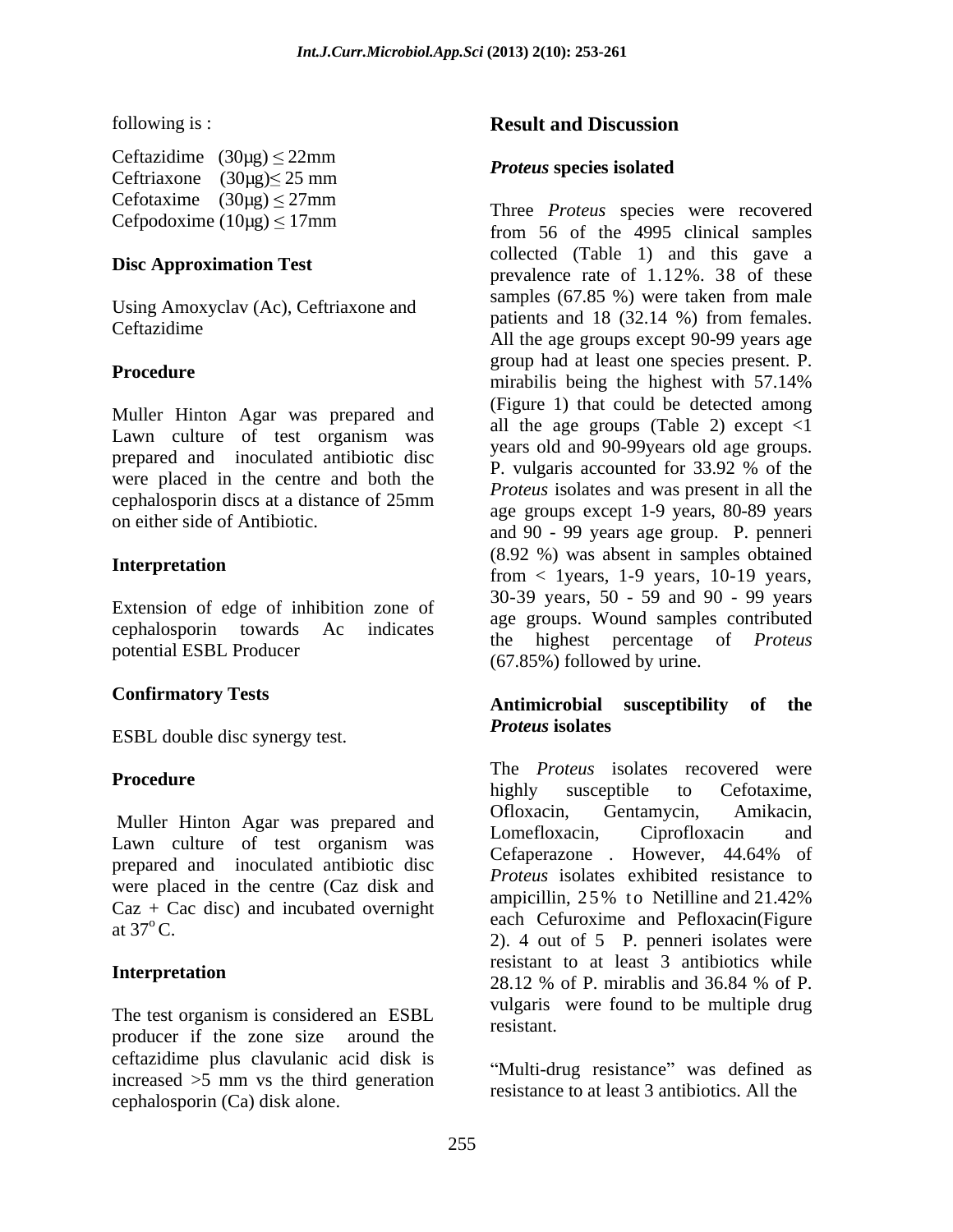| <b>Types of Specimens</b>   No. of Samples   No. of Proteus   $_{0/2}$ |               |            |        |
|------------------------------------------------------------------------|---------------|------------|--------|
|                                                                        |               | isolated   |        |
| <b>URINE</b>                                                           | 1698          | $\vert$ 11 |        |
|                                                                        | 899           |            |        |
| <b>BLOOD</b>                                                           | 1423          |            |        |
|                                                                        | 180           |            |        |
| <b>SPUTUM</b>                                                          | 772           |            |        |
| <b>EAR SWAB</b>                                                        | $\mathcal{L}$ |            | 13 O.A |
| <b>BODY FLUIDS</b>                                                     |               |            |        |
| <b>TOTAL</b>                                                           | 5380<br>,,,,  |            |        |

**Table.1** Prevalence of *Proteus* in clinical samples.

**Table.2** Age wise distribution of isolated *Proteus* species out of 56

|                                                                    | Age Groups Proteus mirabilis Proteus vulgaris Proteus penneri Total out of 56 % |  |  |
|--------------------------------------------------------------------|---------------------------------------------------------------------------------|--|--|
| $<$ 1 Year                                                         |                                                                                 |  |  |
| 1-9 Year                                                           |                                                                                 |  |  |
|                                                                    |                                                                                 |  |  |
| 10-19 Year<br>20-29 Year<br>30-39 Year<br>40-49 Year<br>50-59 Year |                                                                                 |  |  |
|                                                                    |                                                                                 |  |  |
|                                                                    |                                                                                 |  |  |
|                                                                    |                                                                                 |  |  |
|                                                                    |                                                                                 |  |  |
|                                                                    |                                                                                 |  |  |
|                                                                    |                                                                                 |  |  |
| 60-69 Year<br>70-79 Year<br>80-89 Year<br>90-99 Year               |                                                                                 |  |  |
|                                                                    |                                                                                 |  |  |

# **Figure.1** Species distribution

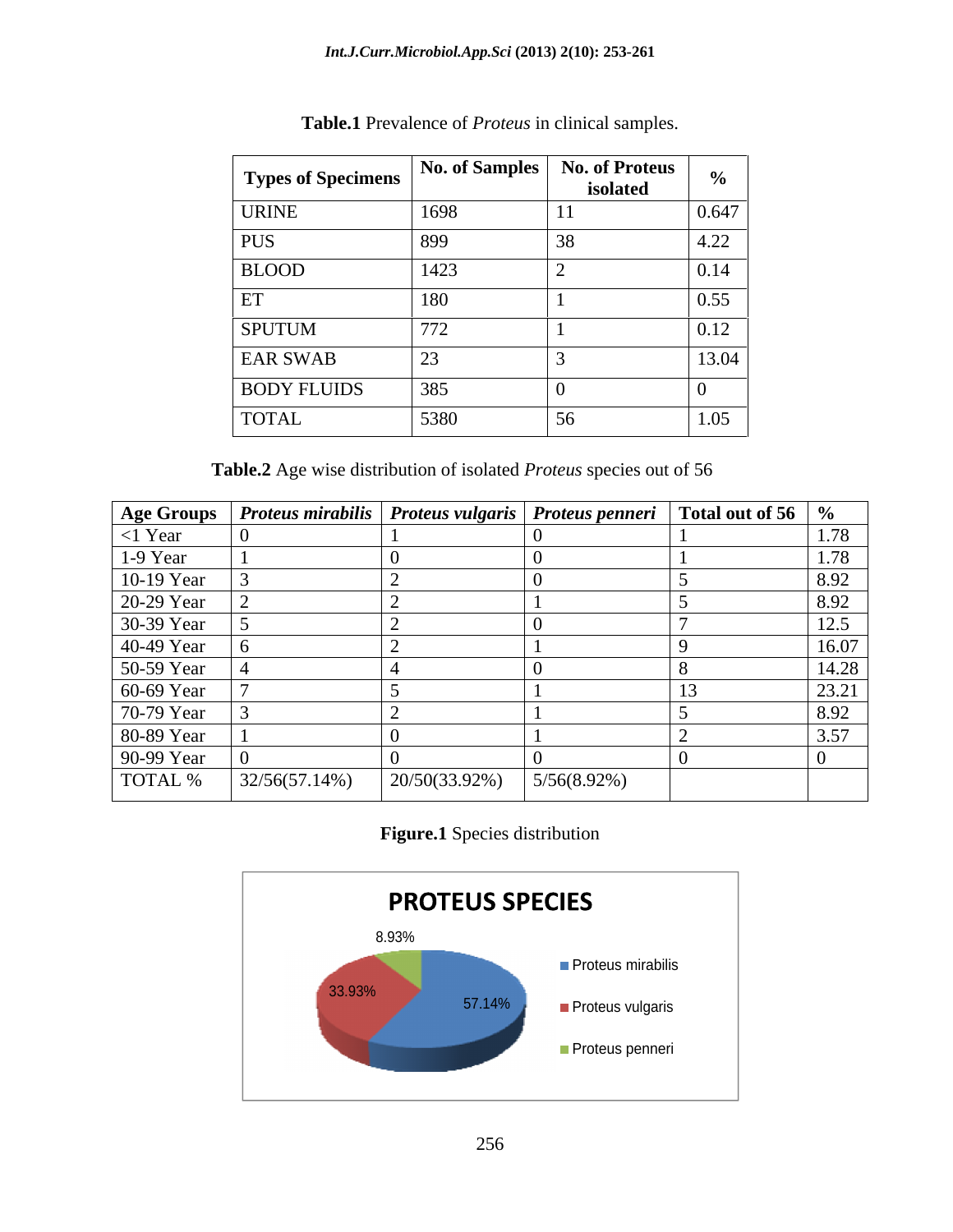| Samples&No          | <i>Proteus</i><br>Species | <b>In-Patients</b> | Out-<br><b>Patients</b>            | <b>Total No. of</b><br><b>Species</b> | <b>Total No. of</b><br><b>Isolates</b> |
|---------------------|---------------------------|--------------------|------------------------------------|---------------------------------------|----------------------------------------|
| Pus<br>$(n=899)$    | Pm                        | 19                 |                                    | 24                                    |                                        |
|                     | P <sub>V</sub>            | $\mathbf{O}$       | $\sim$                             | 11                                    | 38                                     |
|                     | Pp                        |                    |                                    |                                       |                                        |
| Urine               | Pm                        |                    |                                    |                                       |                                        |
| $(n=1698)$          | Pv                        |                    | $\sim$<br>$\overline{\phantom{0}}$ |                                       | 11                                     |
|                     | Pp                        |                    |                                    |                                       |                                        |
| Sputum<br>$(n=772)$ | Pm                        |                    |                                    |                                       |                                        |
|                     | $P_V$                     | $\Omega$           | $\theta$                           |                                       |                                        |
|                     | Pp                        |                    | $\overline{0}$                     | $\theta$                              |                                        |
| ET                  | Pm                        |                    | $\Omega$                           |                                       |                                        |
| $(n=180)$           | $P_V$                     |                    |                                    |                                       |                                        |
|                     | Pp                        |                    | $\Omega$                           |                                       |                                        |
| Ear Swab            | Pm                        |                    |                                    | $\overline{\phantom{0}}$              |                                        |
| $(n=23)$            | $P_V$                     |                    | $\Omega$                           |                                       |                                        |
|                     | Pp                        |                    | $\Omega$                           |                                       |                                        |
| Blood               | Pm                        |                    |                                    |                                       |                                        |
| $(n=1423)$          | $P_V$                     |                    | $\overline{0}$                     |                                       |                                        |
|                     | Pp                        |                    | $\Omega$                           | $\Omega$                              |                                        |
|                     |                           | 40/56(71.42%)      | 16/56                              | 56                                    | 56                                     |
|                     |                           |                    | (28.57%)                           |                                       |                                        |

## **Table.3** Distribution of *Proteus* species among In-patient and Out-patient in relation to specimen type

Pm=*Proteus mirabilis*; Pv=*Proteus vulgaris*; Pp=*Proteus penneri*; n=number of clinical specimens tested.



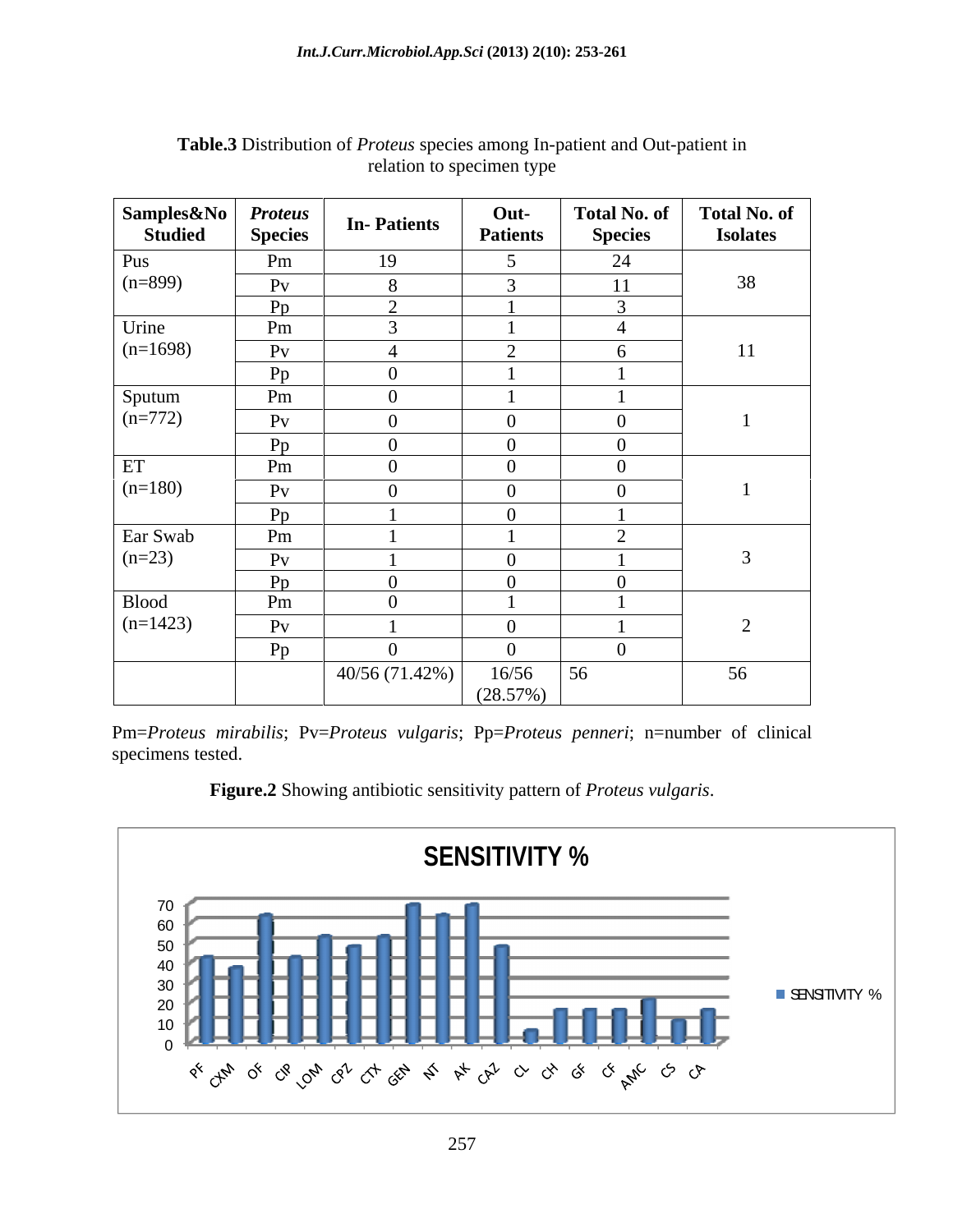



**Figure.4** Showing Antibiotic sensitivity pattern of *Proteus mirabilis*



**Figure.5** Multi-Drug Resistant (MDR) of *Proteus* isolates

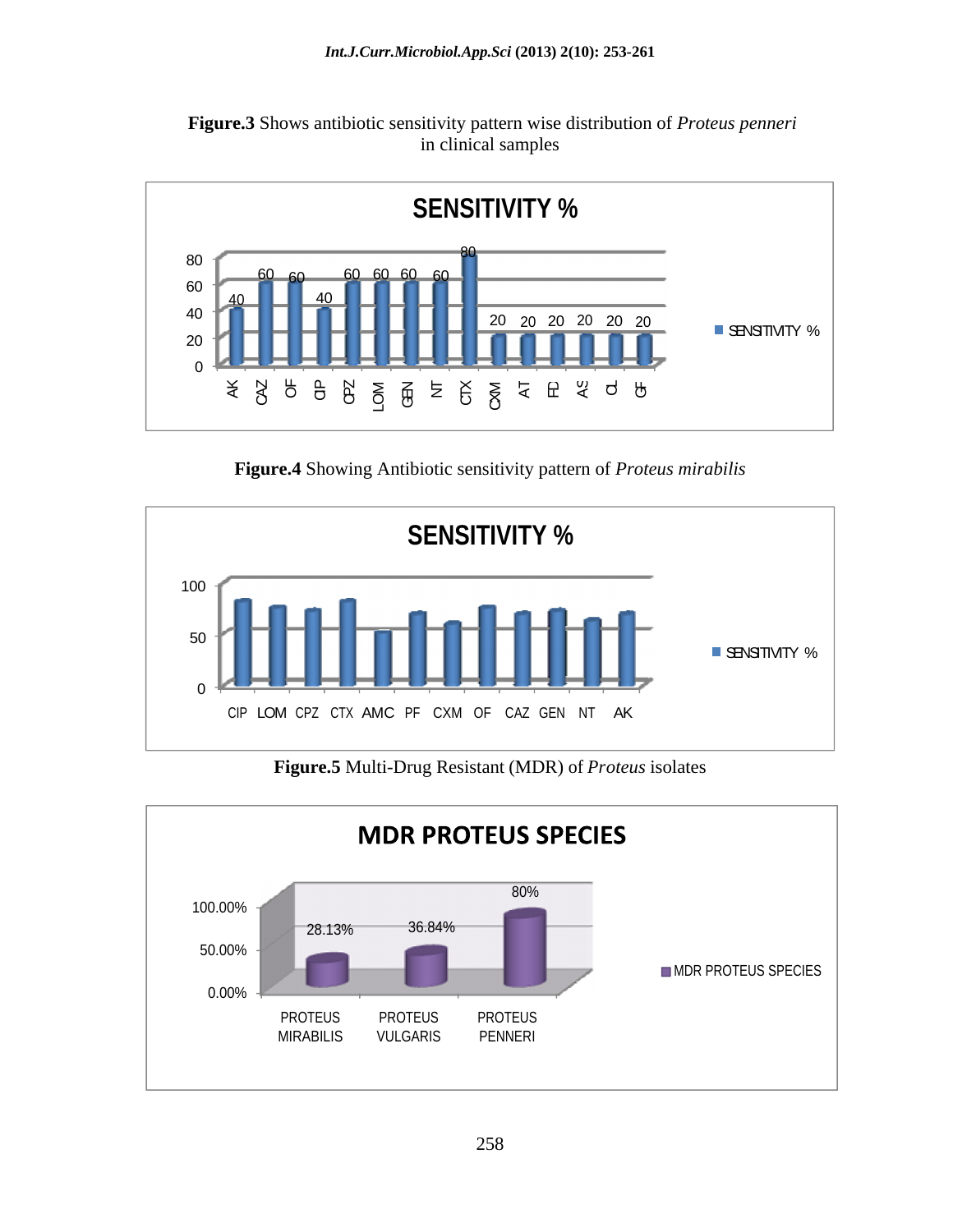

**Figure.6** Species wise distribution of ESBL producing *Proteus* strain

three *Proteus* species were found to be and then *Proteus mirabilis* with 28.13%.

Species identification and surveillance of antimicrobial resistance is essential in management and control of infections.<br>These practices are usually absent in most According to our study maximum of our hospitals mainly due to the high costs involved. In this study we *P. vulgaris* which encountered 54.54% investigated the presence of *Proteus* species in 4995 clinical samples collected between January 2012 and *penneri* infections of the urinary tract are December 2012 at MGM Hospital. Three rare (Chung, 1999; Foxman, 2000; Nawal, December 2012 at MGM Hospital. Three Trare (Chung, 1999; Foxman, 2000; Nawal, *Proteus* species (*P. mirabilis, P. vulgaris and P. penneri*) were identified to be responsible for causing infections in tract due to difference in its various anatomical sites. P. mirabilis was pathogenicity (Mobley, 1994). Proteus the most common species isolated, accounting for 57.14 % of all the in-patients (71.42 %) as compared to infections and hence responsible for the majority of *Proteus* infections. This result agrees with similar studies conducted in England, Wales and Northern Ireland [Chow, 1979; Jones, 2003]. Wounds from females. The study showed a recorded the highest percentage of *Proteus* isolates (67.85 %) followed by urine (19.64%). *Proteus* is therefore a common cause of wound infections in age groups from <1 to 99 years where

multi-drug resistant. *Proteus penneri* Maharashtra, India. Our findings thus showed the maximum MDR with 80% partially supports the findings of followed by *Proteus vulgaris* with 36.84% Navi Mumbai and other parts of partially supports the findings of those from Europe and Asia; [Reslinski, 2005; Chung, 1999] which showed *Proteus* species to be more commonly encountered in urine than in other clinical specimens.

> According to our study maximum infection in urine sample was of *P.vulgaris* which encountered 5 4 . 5 4 % which is in contrast with the finding which supports that *P. vulgaris* and *P. penneri* infections of the urinary tract are rare (Chung, 1999; Foxman, 2000; Nawal, 1994) whereas *P. mirabilis* has <sup>a</sup> higher propensity for colonizing the urinary tract due to difference in its pathogenicity (Mobley, 1994). infections were also common among the in-patients (71.42 %) as compared to out-patients (28.57 %). Out of the 56 clinical specimens from which *Proteus* was recovered, 38 (67.85 %) were collected from males and 18 (32.14 %) significant difference between the males and females infected with *Proteus*. The *Proteus* infections were detected in all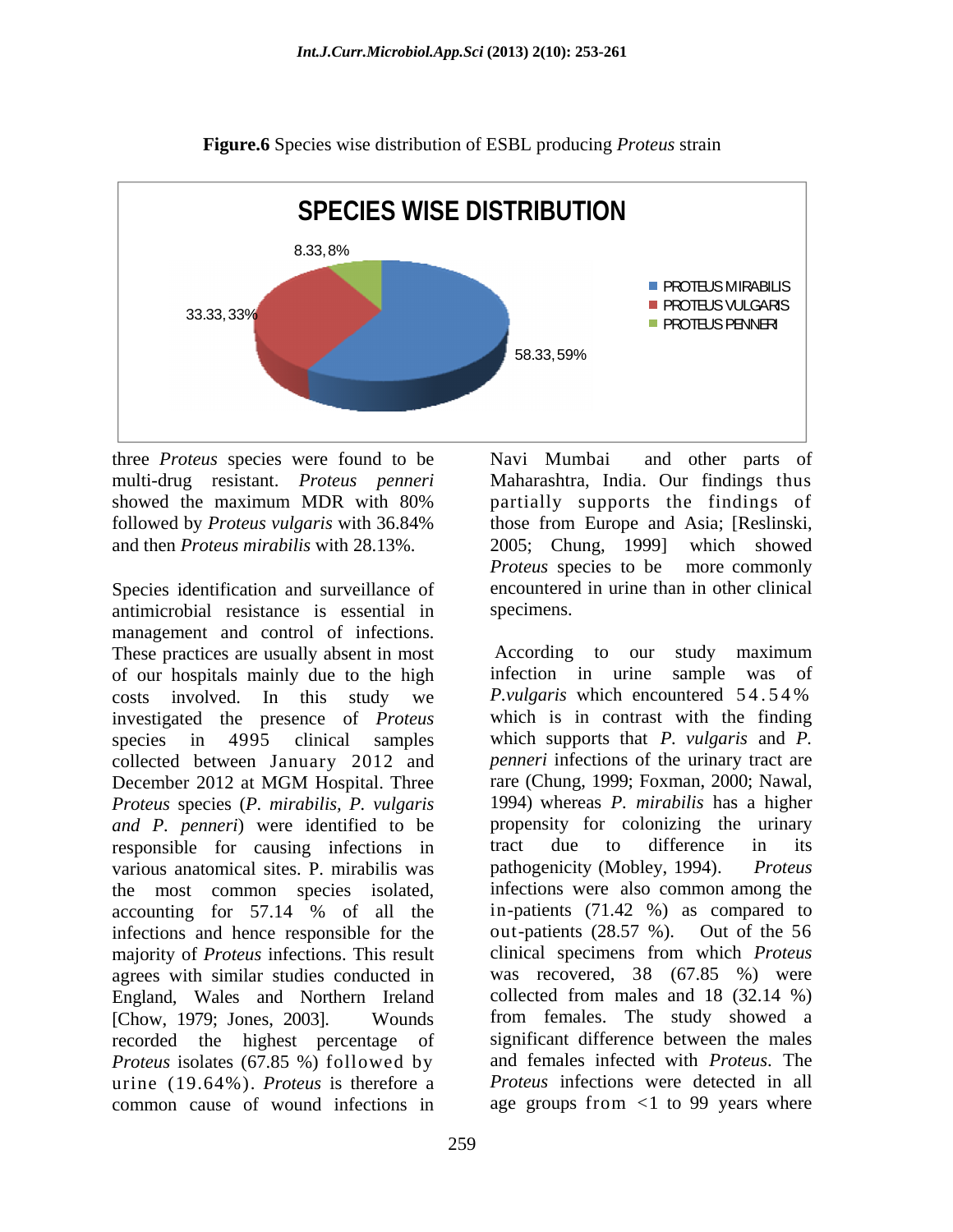60-69 years age group registering as the highest group infected (23.21 %). The *Proteus* species isolated were found to have high antimicrobial resistance against infections at MGM Hospital.  $\beta$ -lactamase third generation of Cephalosporin production and multi-drug resistance have antibiotics. All the *Proteus* species all been exhibited by the isolates. This showed sensitivity to Cefotaxime, study is therefore a step towards the Ciprofloxacin, Lomefloxacin, generation of national data on the Cefoperazone, Cefuroxime, Ofloxacin, Ceftazidime, Gentamycin, Netilline and Amikacin.. All the three *Proteus* species were found to be multi drug resistant. 48.86% of the total clinical samples were ESBL producers. Highest being the We will like to acknowledge the Medical *Proteus mirabilis* with 58.33% followed Microbiology Laboratory technicians of by *Proteus vulgaris* with 33.33% and *Proteus mirabilis* with 8.33%. The high antibiotic resistance of *Proteus* may be an indication of the resistance levels **References** among the enterobacteriaceae and perhaps salmonellae since indiscriminate ingestion Barrow, G.I., and Felthan, R.K.A. 2003. of antibiotics provides selective pressure, <br>leading to a higher prevalence of resistant and Identification of Medical Bacteria 3rd bacteria (Levy, 1999) which is very Ed. Cambridge University Press. common in developing countries like Cambridge UK. 351-353. India. Not only are these species cheesebrough. M., 2000. District potential causes of infections but also Laboratory Practice in Tropical potential reservoirs of resistance genes Countries. Part 2, Cambridge that could be transferred to other bacterial pathogens. The high levels of  $\beta$ -lactamase production and multi-drug resistance of the isolates are indications of an increase in the resistance menace reported by

*P. mirabilis, P. vulgaris* and *P. penneri* are the species implicated in *Proteus* infections; wounds recorded the highest incidence of *Proteus* infections at MGM Hospital, Navi Mumbai. The species Douglas, G., et al. 2000. Bennett's were susceptible to Cefotaxime, Principles and Practice of Infectious Ofloxacin, Gentamycin, Amikacin, Diseases. 5th ed. Philadelphia, Pa: Lomefloxacin, Ciprofloxacin and Churchill Livingstone 9:121-126 Cefaperazone. They were, however Emori, G.T., et al. 1993. An overview of resistant to ampicillin, Netilline and Cefuroxime and Pefloxacin and hence these must not form part of the empirical

antibiotics for the treatment of *Proteus* infections at MGM Hospital.  $\beta$ -lactamase antimicrobial resistant pathogens in .

# **Acknowledgement**

MGM HOSPITAL for their assistance in this study.

# **References**

- Cowan and Steel's Manual for the Identification of Medical Bacteria. 3<sup>rd</sup> rd Ed. Cambridge University Press. Cambridge UK. 351-353.
- Cheesebrough, M., 2000. District Laboratory Practice in Tropical Countries. Part 2, Cambridge University Press, UK. 132-143.
- earlier studies (Newman, 2006) major reservoir. J. Infect. Dis. Chow, A.W., et al. 1979. A nosocomial outbreak of infection due to multiple strains of resistant *Proteus mirabilis*: Role of intestinal colonization as a 139:621 627
	- Chung, H.I., et al. 1999. Prevalence of *Proteus* species in urinary tract infections in a regional hospital in Trinidad. 62:438-442.
	- Churchill Livingstone. 9:121-126
	- nosocomial infections, including the role of the microbiology laboratory, Clin. Microbiol. Rev. 6: 428.